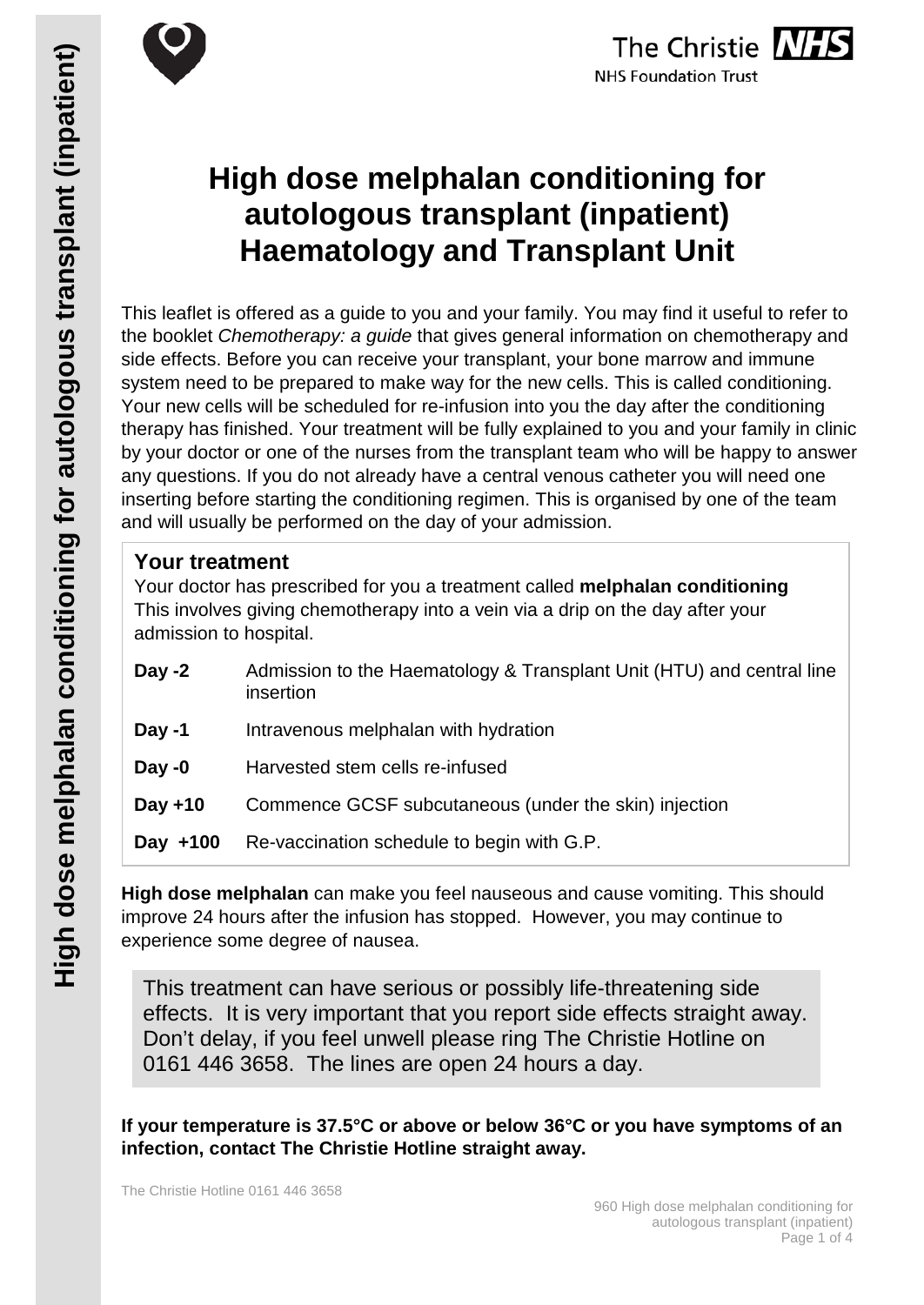### **Possible side effects**

Chemotherapy can cause many different side effects. Some are more likely to occur than others. Everyone is different and not everyone gets all the side effects. Most side effects are usually temporary, but in some rare cases they can be life-threatening. It is important to tell your hospital doctor or nurse about any side effects so they can be monitored and, where possible, treated.

#### **Common side effects (more than 1 in 10)**

#### **Increased risk of serious infection:**

You are vulnerable to infection while you are having chemotherapy. Minor infections can become life-threatening in a matter of hours if left untreated. Symptoms of infection include fever, shivering, sweats, sore throat, diarrhoea, discomfort when you pass urine, cough or breathlessness.

#### • **Anaemia is a low number of red blood cells**

While having your high dose chemotherapy you may become anaemic. This may make you feel tired and breathless. Let the doctor or nurse know if you experience these symptoms. You will have daily blood tests to monitor this. You may need a blood transfusion.

#### • **Bruising or bleeding**

This treatment can reduce the production of platelets which help the blood clot. Let the doctor or nurse know if you have any unexplained bruising or bleeding, such as nosebleeds, bloodspots or rashes on the skin, and bleeding gums. You will have daily blood tests and daily visual checks by the nurses to monitor this whilst an inpatient. You may need a platelet transfusion.

#### • **Nausea and vomiting (sickness)**

The severity of this varies from person to person. Anti-sickness medication may be given to you through your line or as a tablet to prevent this. If you continue to feel or be sick inform the doctor or nurse and alternative medications can be prescribed.

#### • **Hair loss**

Hair loss is usually total. The hair falls out gradually 10 to 14 days following your infusion of Melphalan. The time scale varies from person to person. This is a temporary side effect and your hair will grow back however the colour and texture may alter. A wig can be provided. If you would like an appointment with the wig service, this can be arranged for you. A selection of scarves is also available at The Christie from 'Headstart'.

#### • **Altered taste and smell**

Chemotherapy can alter your taste and smell. Sometimes altered taste can be described as metallic or bitter. Your sense of taste and smell will normally return but can take some time.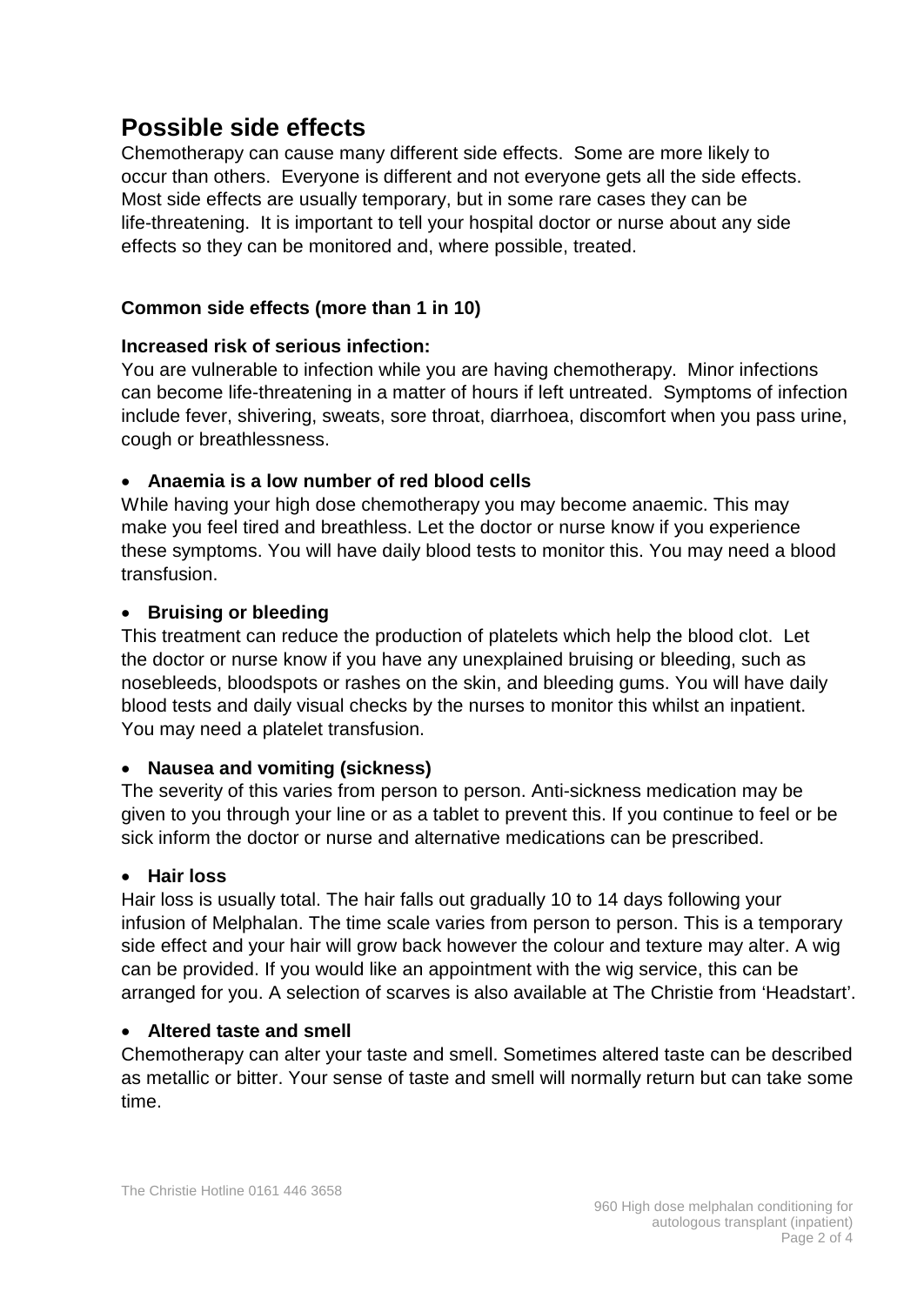#### • **Lethargy**

You will feel tired and lacking in energy. It can be frustrating when you feel unable to cope with routine tasks. Gentle exercise can be beneficial. The nurse will advise and provide information to support you during your stay in hospital. This may last for several weeks after your transplant.

#### • **Diarrhoea**

High dose melphlan may cause you to develop severe diarrhoea. If you do, it is important to inform the doctor or nurse looking after you as this may be a sign of infection.

#### • **Skin changes**

You may develop a rash or itchy skin. Some chemotherapy can make your skin more **sensitive to the sun** than usual. Sit in the shade, avoid too much sun and use a high factor sun block cream. Asian and African-Caribbean people may develop noticeable light patches on their skin.

#### • **Mouth care / Mucositis**

When you begin your conditioning therapy we will give you some products to use that will help to prevent infections in your mouth. Your mouth will become sore or dry and you may notice mouth ulcers. It is important to maintain good oral hygiene, drinking regular fluids and regular teeth brushing with a soft toothbrush. If you have difficulty with you mouth care let your nurse know. You may develop mucositis. This occurs when the mucous membrane lining of your mouth and throat become inflamed and ulcerated. This can be painful and you may need strong analgesia.

#### • **Clean diet**

This is a diet that you must follow during your transplant. You will be at risk of infection during your transplant and certain foods carry germs which can be harmful to you. See the booklet 'Welcome to the haematology and transplant unit' for more information. It is usual to experience weight loss during your transplant as your appetite can be reduced. Eating little and often can help. Food supplements are available and a dietitian may come to see you.

#### **Rare side effects (less than 1 in 100)**

#### **Serious and potentially life threatening side effects**

In a small proportion of patients chemotherapy can result in very severe side effects which may rarely result in death. The team caring for you will discuss the risk of these side effects with you.